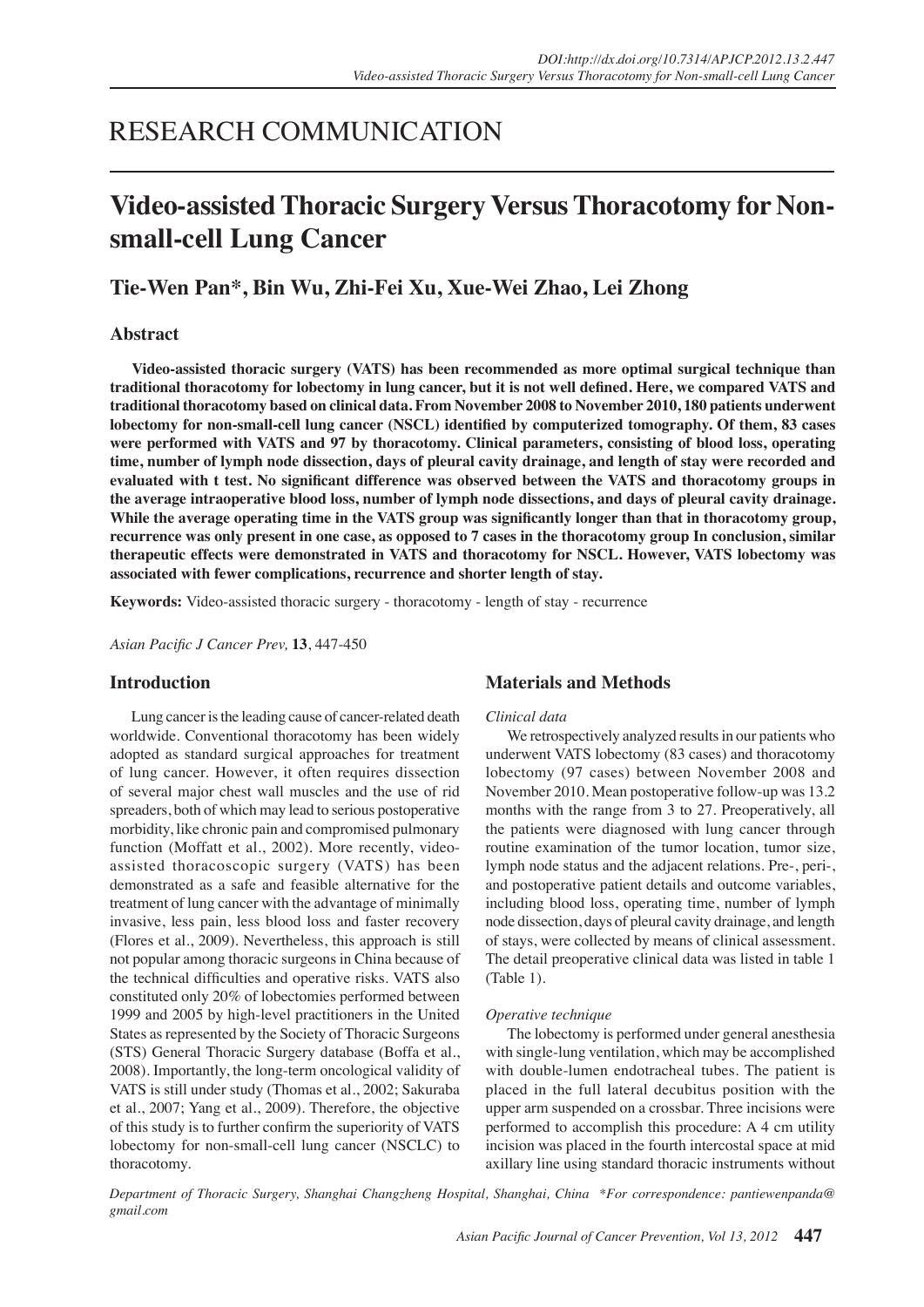#### *Pan Tiewen et al*

| Table 1. Preoperative Clinical Data in Two Groups |  |  |  |  |
|---------------------------------------------------|--|--|--|--|
|---------------------------------------------------|--|--|--|--|

| Clinical data                | VATS group    | Thoracotomy group |  |  |
|------------------------------|---------------|-------------------|--|--|
| Cases                        | 83            | 97                |  |  |
| Sex                          |               |                   |  |  |
| Male                         | 45            | 51                |  |  |
| Female                       | 38            | 46                |  |  |
| Age (years)                  | $54.3 + 7.8$  | $55.6 \pm 11.1$   |  |  |
| Lobectomy                    |               |                   |  |  |
| Right upper lobe             | 15            | 21                |  |  |
| Right middle lobe            | 11            | 17                |  |  |
| Right lower lobe             | 14            | 20                |  |  |
| Left upper lobe              | 13            | 19                |  |  |
| Left lower lobe              | 30            | 20                |  |  |
| Tumor size (cm)              | $3.2 \pm 1.1$ | $4.8 \pm 1.3$     |  |  |
| pTNM stage                   |               |                   |  |  |
| Iа                           | 18            | 14                |  |  |
| <b>Ib</b>                    | 20            | 22                |  |  |
| <b>Tia</b>                   | 24            | 24                |  |  |
| IIb                          | 18            | 23                |  |  |
| IIIa                         | 3             | 14                |  |  |
| Histologic type              |               |                   |  |  |
| Adenocarcinoma               | 25            | 32                |  |  |
| Bronchioloalveolar carcinoma | 36            | 26                |  |  |
| Squamous carcinoma           | 22            | 39                |  |  |

rib spreading; a 1 cm anterior thoracostomy port was obtained at the eighth intercostal space at the anterior axillary line for camera; a 1-cm posterior port was used for retraction and stapler insertion (Yang et al., 2009). Subcutaneous tissue and muscle bundles were shoved off by incision retractor to enable the easy entrance of surgical instruments. Anterograde or one way lung vessel and bronchus treatment were performed to dissect the lung lobe.

#### *Statistical analysis*

All data were analyzed by SPSS17.0 and the results were measured by average  $\pm$  standard deviation ( $\pm$ s). All the peri-, and postoperative clinical parameters between these two groups were evaluated with t test.  $P < 0.05$  was considered as statistically significant.

### **Results**

No significant difference was observed between VATS group and thoracotomy group in the average intraoperative blood loss, number of lymph node dissection, and days of pleural cavity drainage (Table 2). The average operating time in VATS group was significantly longer than that in thoracotomy group, but otherwise in the length of stays. Besides, in VATS group, one case showed incision metastasis and one case of III a patient with lung cancer recurrence. In thoracotomy group, recurrence was present in 7 cases.

## **Discussion**

Lung cancer is the most common cause of cancer death in the developed world and the incidence is rising steeply in the developing world, such as China (Saunders et al., 1997). Therefore, the accurate diagnose and treatment of lung cancer is critical for reducing the death rate. Because of lack of clinical symptom, chest computerized tomography (CT) scan is highly preferential for early diagnose of lung cancer (Swensen et al., 2005; Bach et al., 2007). However, studies show high frequency of missed diagnose and misdiagnose in CT scan (Porte et al., 1999; Swensen et al., 2002). High-cost and limited equipment popularity of position emission tomography (PET) and single photon emission computerized tomography (SPECT) also results in their confined application in clinic (Pieterman et al., 2000). Percutaneous core needle biopsy (PCNB) and fibrobronchoscopy also seem not to be applicable for lung cancer diagnose due to isolated and minute lesion. Moreover, it is unacceptable for patients and clinician to perform exploratory thoracotomy owing to high invasiveness (Debevec et al., 2006). However, recent researches have demonstrated that VATS could overcome all the above shortcomings, and significantly improve the diagnose rate of isolated small nodule concurrently removing the corresponding lesions. Thus, it is more acceptable for patients and clinician.

In this study, all the patients were diagnosed as malignant lung cancer through CT scan and postoperative pathologic study. Therefore, it is essential to carry out operative treatment to remove the lesion (VATS or thoracotomy). Postoperatively, we found no significant difference was present between VATS group and thoracotomy group in the average intraoperative blood loss, number of lymph node dissection, and days of pleural cavity drainage. These results indicate the similar effect between VATS and thoracotomy treatment, which both could minimize the trauma.

Nevertheless, VATS incision is obviously smaller than that in thoracotomy, not affecting latissimus dorsi, serratus anterior, and pectoralis major, not cutting and shoving off the rib, but only dividing the intercostals and supracostal. Thus, VATS treatment could cause less pains, shorter hospital stays, and reduced the respiratory comorbid illness (Demmy et al., 2008). These advantages have also been demonstrated in our study. Our results indicated the length of stays was significantly shorter than that in thoracotomy group. After VATS treatment, the upper limbs activities and function in injury side could restore to normal within a month. And the wound is relatively perfect. Therefore, VATS is, in particular, suitable for the young patients and older patients with marginal lung function. Further, the less time in bed after VATS treatment

**Table 2. Peri- and Postoperative Clinical Parameters in Two Groups**

| Clinical parameters                         | VATS group    | Thoracotomy group | T value  | P value |
|---------------------------------------------|---------------|-------------------|----------|---------|
| Intraoperative blood loss (ml)              | $178 + 56$    | $245+79$          | $-1.832$ | 0.098   |
| Operating time (min)                        | $176 + 68$    | $124\pm81$        | 1.312    | 0.046   |
| Lymph node dissection(number)               | $16+5$        | $18 + 8$          | $-0.095$ | 0.756   |
| Postoperative pleural cavity drainage (day) | $3.6 \pm 1.2$ | $4.8 + 2.7$       | $-0.156$ | 0.395   |
| Postoperative stays (day)                   | $7.5 \pm 1.9$ | $9.5 \pm 2.3$     | $-2.451$ | 0.043   |

**448** *Asian Pacific Journal of Cancer Prevention, Vol 13, 2012*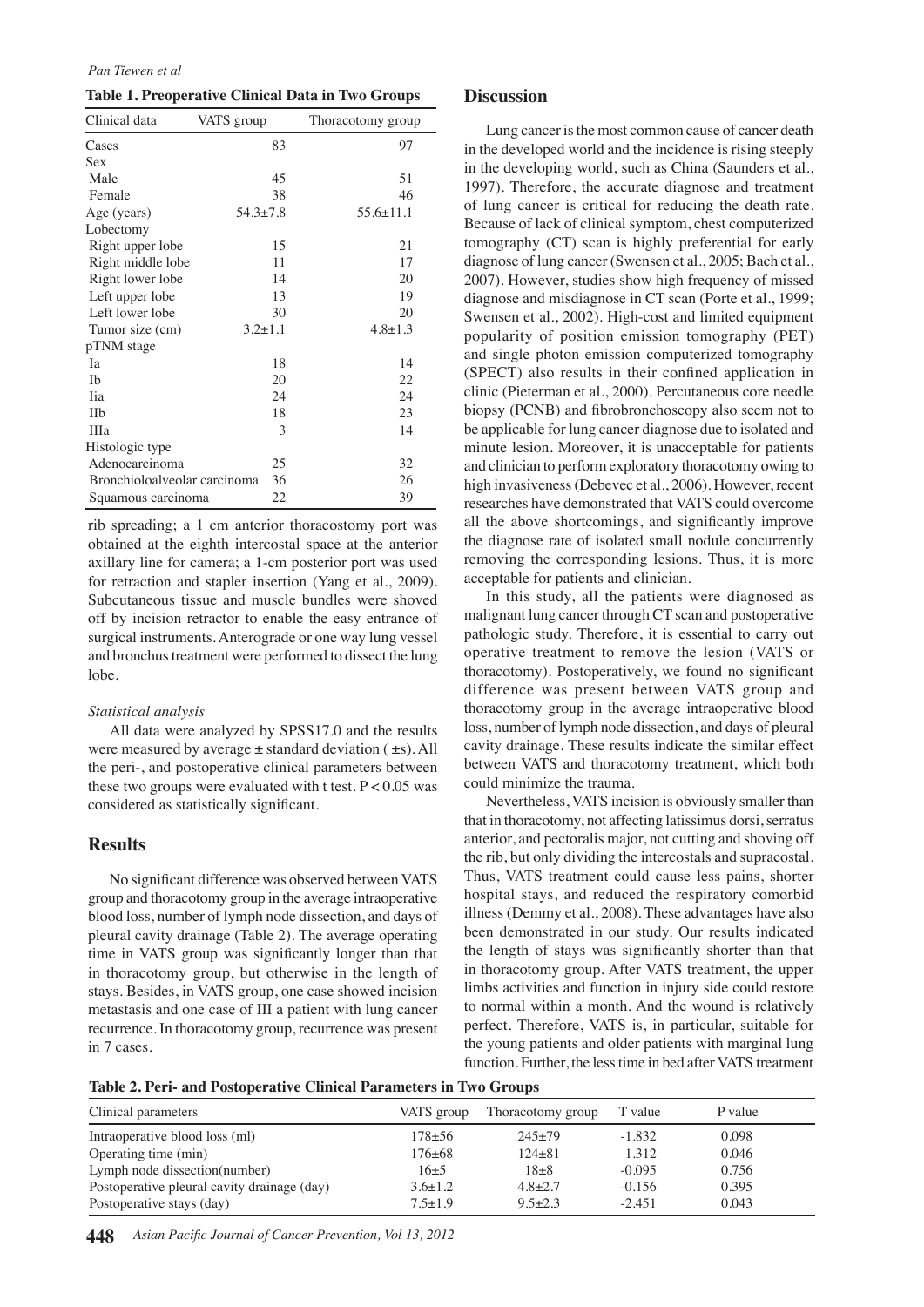made the patient vigorously coughing and spitting which decrease the complication occurrence of lung infection and atelectasis. However, some reports indicated the reduced complication is only present within two weeks after surgery, and this superiority would weaken after two weeks (Muraoka et al., 2006).

Importantly, major trauma could lead to serious acute phase response which may damage the organism immune system and cause decreased anti-tumor ability. Griag et al showed that VATS pulmonary lobectomy is associated with reduced peri-operative changes in acute phase responses compared with thoracotomy, with significant lower expression of C-reactive protein (CRP) interleukin (IL)-6, tumour necrosis factor (TNF) receptors (TNFsR55, TNF-sR75) and P-selectin (Craig et al., 2001). Whitson et al. (2008) also proposed that VATS lobectomy for NSCL cancer was associated with less impairment of cellular cytotoxicity, as compared with thoracotomy. This less immune damage after VATS may lay a better basis for quicker recovery and further treatment.

For example, patients undergoing thoracoscopic lobectomy had significantly fewer delayed and reduced chemotherapy doses (Petersen et al., 2007). Nicastri et al. (2008) showed VATS lobectomy could improve the improved tolerance of chemotherapy. The overall survival rates 5 years after surgery were 85% and 90% in the thoracotomy and VATS groups, respectively (Sugi et al., 2000). Recent study also revealed that VATS could significantly improve the quality of life for the patients. Patients in VATS group had higher scores in physical functioning and emotional role in Medical Outcomes Study Short Form 36 (SF-36) Health Survey. Moreover, the results for chest pain, arm/shoulder pain and peripheral neuropathy scores were better preserved in the VATS group (Baysungur et al., 2011).

Besides, in our study, one case developed incisions metastasis. We predicted the reason may be that the incision was so small that iatrogenic dissemination and incision implanting due to broken tumor and lymph nodes transfer during removing the tumor process. McKenna et al also found 5 patients developed incisions metastasis in 1,100 case (McKenna Jr et al., 2006). Therefore, we suggest careful operation and endo-pouch should be used when removing the tumor.

Shiraishi et al found VATS lobectomy for c-stage I NSCLC may have no survival disadvantage over thoracotomy procedures. It might, however, increase the risk of local recurrence when used to treat pathologically N1 or N2 node-positive disease (Shiraishi et al., 2008). Identically, in this study, we found one case of IIIa patient with recurrence after thoracoscopic lobectomy, but seven cases after thoracotomy. Thus, caution should be used when treating those cases with thoracoscopic surgery.

The need for conversion to a thoracotomy is possible after VATS. Our result found conversion to a thoracotomy occurred in 6 patients, which seemed to be in accordance with previous study (approximately 10%) (Walker, 1998; Shennib et al., 2005). The major causes for conversion were bleeding, adhesion of calcified lymph node and carcinoma invasion to the adjacent organs (Sagawa et al., 2002; Ohtsuka et al., 2004).

In conclusion, we suggest VATS is effective and irreplaceable for early diagnosis and treatment of lung cancer. Although similar therapeutic effect exists after VATS and thoracotomy, VATS could significantly reduce the postoperative complication and length of stay, minimize the trauma, and improve the quality of life.

# **References**

- Bach PB, Jett JR, Pastorino U, et al (2007). Computed tomography screening and lung cancer outcomes. *JAMA*, **297**, 953-61.
- Baysungur V, Tezel, Okur E, et al (2011). Quality of life assessment six months after lobectomy for lung cancer: video-assisted thoracoscopic surgery versus thoracotomy. *Turkish J Thorac Cardiovasc Surg*, **19**, 207-12.
- Boffa DJ, Allen MS, Grab JD, et al (2008). Data from the Society of Thoracic Surgeons General Thoracic Surgery database: the surgical management of primary lung tumors. *J Thorac Cardiovasc Surg*, **135**, 247-54.
- Craig SR, Leaver HA, Yap PL, Pugh GC, Walker WS (2001). Acute phase responses following minimal access and conventional thoracic surgery. *Eur J Cardiothorac Surg*, **20**, 455-63.
- Debevec L, Er en J, Debeljak A, Crnjac A, Kova V (2006). Exploratory thoracotomy and its influence on the survival of patients with lung cancer. *Wiener Klinische Wochenschrift*, **118**, 479-84.
- Demmy TL, Nwogu C (2008). Is video-assisted thoracic surgery lobectomy better? Quality of life considerations. *Ann Thorac Surg*, **85**, S719-28.
- Flores RM, Park BJ, Dycoco J, et al (2009). Lobectomy by video-assisted thoracic surgery (VATS) versus thoracotomy for lung cancer. *J Thorac Cardiovasc Surg*, **138**, 11-8.
- McKenna Jr RJ, Houck W, Fuller CB (2006). Video-assisted thoracic surgery lobectomy: experience with 1,100 cases. *Ann Thorac Surg*, **81**, 421-6.
- Moffatt SD, Mitchell JD, Whyte RI (2002). Role of videoassisted thoracoscopic surgery and classic thoracotomy in lung cancer management. *Curr Opin Pulm Med*, **8**, 281-6.
- Muraoka M, Oka T, Akamine S, et al (2006). Video-assisted thoracic surgery lobectomy reduces the morbidity after surgery for stage I non-small cell lung cancer. *Jpn J Thorac Cardiovasc Surg*, **54**, 49-55.
- Nicastri DG, Wisnivesky JP, Litle VR, et al (2008). Thoracoscopic lobectomy: report on safety, discharge independence, pain, and chemotherapy tolerance. *J Thorac Cardiovasc Surg*, **135**, 642-7.
- Ohtsuka T, Nomori H, Horio H, Naruke T, Suemasu K (2004). Is major pulmonary resection by video-assisted thoracic surgery an adequate procedure in clinical stage I lung cancer? *Chest*, **125**, 1742-6.
- Petersen RP, Pham DK, Burfeind WR, Hanish SI, Toloza EM, Harpole DH (2007). Thoracoscopic lobectomy facilitates the delivery of chemotherapy after resection for lung cancer. *Ann Thorac Surg*, **83**, 1245-50.
- Pieterman RM, van Putten JWG, Meuzelaar JJ, et al (2000). Preoperative staging of non-small-cell lung cancer with positron-emission tomography. *N Engl J Med*, **343**, 254-61.
- Porte HL, Ernst OJ, Delebecq T, et al (1999). Is computed tomography guided biopsy still necessary for the diagnosis of adrenal masses in patients with resectable non-small-cell lung cancer? *Eur J Cardiothorac Surg*, **15**, 597-601.
- Sagawa M, Sato M, Sakurada A, et al (2002). A prospective trial of systematic nodal dissection for lung cancer by videoassisted thoracic surgery: can it be perfect? *Ann Thorac*